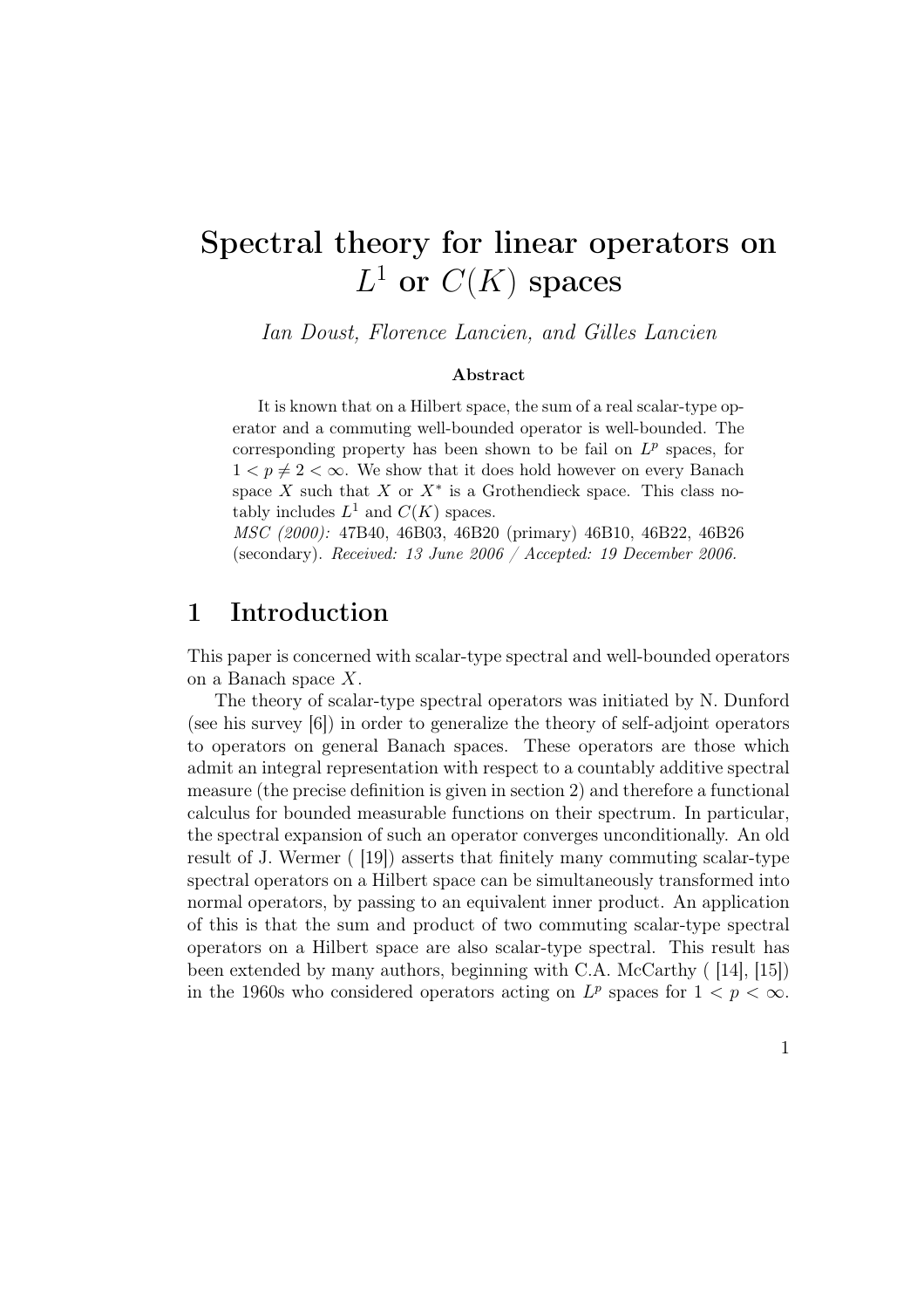More recently T.A. Gillespie ( [8]) showed that, on a Banach lattice, the Boolean algebra generated by two commuting bounded Boolean algebras is itself bounded. As a consequence he obtains that the sum and product of two commuting scalar-type spectral operators on a weakly complete Banach lattice (and also on a wide class of subspaces of Banach lattices) are scalartype spectral. It has been long known however that counterexamples to this result exist even within the class of super-reflexive Banach spaces. Indeed, a counterexample can be given on the von Neumann-Schattten classes  $C_p$ , for  $1 < p \neq 2 < \infty$ .

One may wonder under what conditions the sum of two commuting scalartype spectral operators would have the weaker property of being well-bounded. Well-bounded operators, introduced by D.R. Smart ( [18]), are defined as having a functional calculus for the absolutely continuous functions on some compact interval. They coincide with the operators having, in some weaker sense, a spectral decomposition that converges only conditionally. It is shown in [3] that on spaces with property  $(\Delta)$ , the sum of two commuting scalar-type spectral operators is always well-bounded. (The class of spaces with property  $(\Delta)$ , which was introduced by N. Kalton and L. Weis in [10], includes all UMD spaces.) On the other hand, T.A Gillespie proved in [7] that the sum of two commuting well-bounded operators is not always well-bounded, even on a Hilbert space.

We address now the question of the well-boundedness of the sum of a real scalar-type spectral operator and a commuting well-bounded operator. It follows from the same work of T.A. Gillespie [7] that the answer is positive for Hilbert spaces. However, it is shown in [4], how one may construct a counterexample in any reflexive non-Hilbertian Banach lattice. The aim of this note is to prove that the answer is positive however on an abstract class of Banach spaces which includes  $L^1$  and  $C(K)$  spaces.

Before proceeding, we would like to point out that much of this theory bears a close resemblance with that which arises from questions concerning whether the sum of two commuting unbounded operators either has an  $H^{\infty}$ functional calculus or is sectorial. We refer the reader to [1], [9], [10], [11] and [16] for the relevant definitions and, among other things, theorems analogous to the above mentioned results. One common ground for these two theories is certainly the classical work on unconditional bases as is expounded in [13].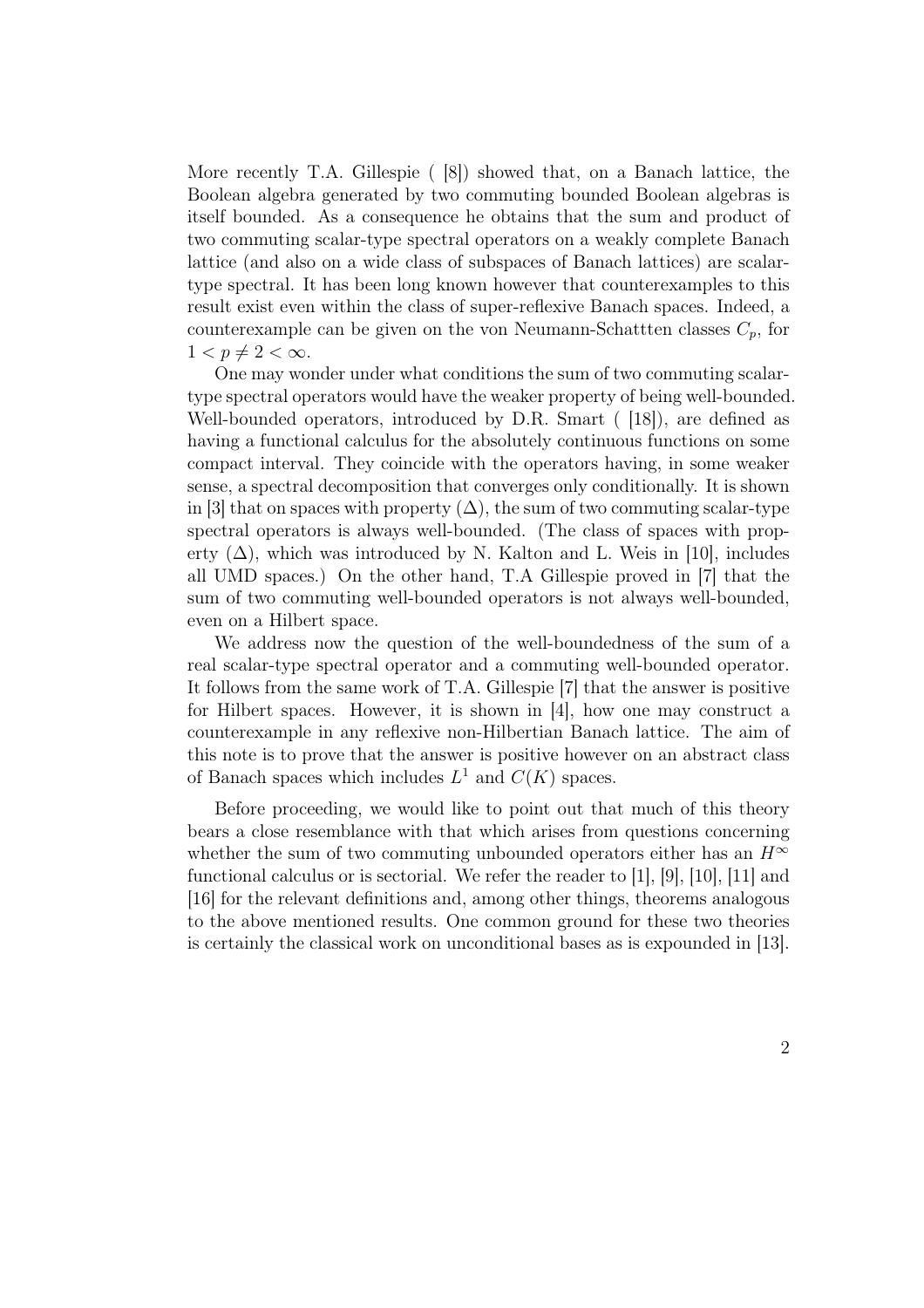### 2 Notation

Throughout this paper,  $X$  will denote a complex Banach space,  $B_X$  its closed unit ball and  $B(X)$  the algebra of all bounded linear operators on X. Let  $\Sigma$ be the family of all Borel subsets of C.

An operator  $T \in B(X)$  is said to be *scalar-type spectral* if there exists a spectral measure  $\mathcal F$  defined on  $\Sigma$ , whose values are projections in  $B(X)$  and satisfying the following properties:

- (i)  $\|\mathcal{F}\| = \sup\{\|\mathcal{F}(A)\|, A \in \Sigma\} < +\infty.$
- (ii)  $T\mathcal{F}(A) = \mathcal{F}(A)T$ , for all  $A \in \Sigma$ .
- (iii)  $\sigma(T|\mathcal{F}(A)X) \subset \overline{A}$ , for all  $A \in \Sigma$ .
- $(iv)$   $\mathcal F$  is countably additive in the strong operator topology.
- (v)  $T = \int \lambda \mathcal{F}(d\lambda)$ .

If in addition  $\sigma(T) \subset \mathbb{R}$ , then T is said to be *real scalar-type spectral*. Every scalar-type spectral operator  $T$  admits a functional calculus defined on the space  $B_{\infty}(\sigma(T))$  of all bounded Borel measurable functions on  $\sigma(T)$ by the formula

$$
f(T) = \int_{\sigma(T)} f(\lambda) \, \mathcal{F}(d\lambda)
$$

and satisfying the standard estimate

$$
||f(T)|| \le 4||\mathcal{F}|| \sup_{\lambda \in \sigma(T)} |f(\lambda)|.
$$

Details can be found in [5] (the constant 4 can be replaced by 2 if  $f$  is real valued).

An operator  $S \in B(X)$  is said to be *well-bounded* if there exist a constant K and a compact interval  $J = [a, b]$  such that for all complex polynomials p,

$$
||p(S)|| \le K||p||_{AC(J)},
$$
 where  $||p||_{AC(J)} = \sup_{t \in J} |p(t)| + \int_a^b |p'(t)| dt.$ 

Equivalently, there is a Banach algebra homomorphism  $f \mapsto f(T)$ , from the algebra  $AC(J)$  of all absolutely continuous functions on J into  $B(X)$ , extending the natural definition for polynomials and satisfying:

$$
\forall f \in AC(J), \quad ||f(T)|| \le K ||f||_{AC(J)}.
$$

On a general Banach space  $X$ , an operator S is well-bounded if and only if it admits a so-called *decomposition* of the *identity*. This a family  $(H(t))_{t\in\mathbb{R}}$ 

3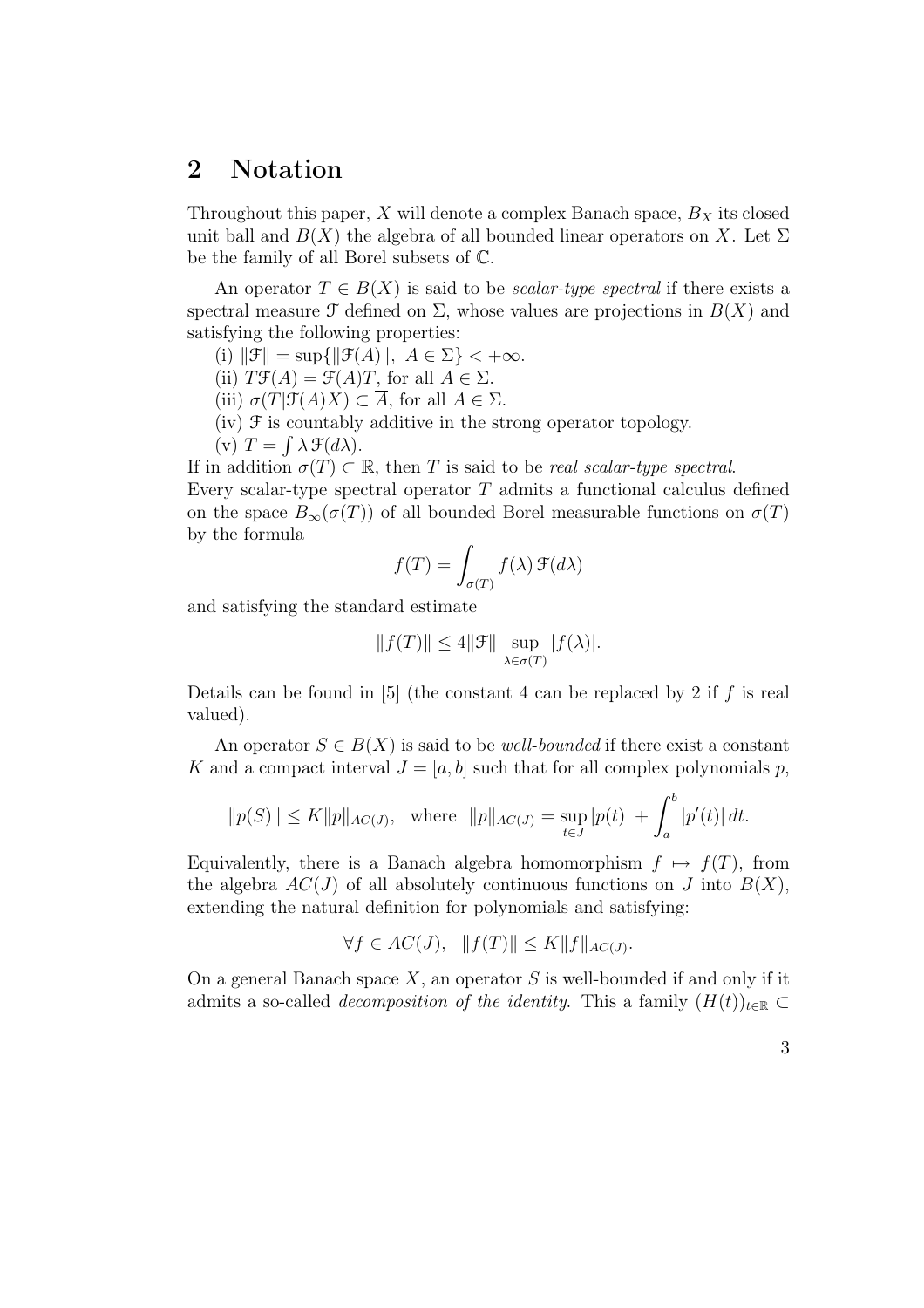$B(X^*)$  of projections enjoying a few more properties and providing the following integral representation for the functional calculus: for any  $f$  in  $AC(J)$ ,  $x \in X$  and  $x^* \in X^*$ ,

$$
\langle f(T)x, x^* \rangle = f(b)\langle x, x^* \rangle - \int_a^b \langle x, H(t)x^* \rangle f'(t) dt.
$$

Since we shall not need to use this decomposition of the identity, we refer the reader to [5] for the complete definition.

We now recall that a Banach space X is a *Grothendieck space* (in short  $GT$ -space) if there is a constant  $C$  such that for every bounded linear operator T from X to  $\ell_2$  and all  $x_1, \ldots, x_n \in X$ :

$$
\sum_{k=1}^{n} \|Tx_k\|_{\ell_2} \le C \|T\| \sup_{x^* \in B_{X^*}} \sum_{k=1}^{n} |x^*(x_k)|.
$$

Such an operator is called absolutely summing (see [17] for a complete study of this notion).

# 3 A stronger functional calculus for scalar-type spectral operators on certain Banach spaces

The key step is to show that the unconditionality of the spectral decomposition of a scalar-type spectral operator is automatically strengthened in a GT-space. This is clearly inspired by the last section of [10] and by the fundamental work of J. Lindenstrauss and A. Pełczyński [12] on the uniqueness of unconditional bases in  $\ell_1$ . In fact, our next proposition is just a variation of Corollary 8 of Theorem 6.1 in [12].

Proposition 3.1. *Suppose that* X *is a GT-space and* F *is a bounded finitely additive spectral measure defined on some algebra of subsets of* C*. Then there is a constant* C *such that for any*  $x \in X$  *and any*  $A_1, ..., A_n \in \Sigma$  *which are pairwise disjoint:*

$$
\sum_{j=1}^n \|\mathcal{F}(A_j)x\| \le C \|x\|.
$$

*In particular, if* F *is the spectral measure of a scalar-type spectral operator* T *on* X, then for any  $x \in X$ , the X-valued vector measure  $\mu_x$ , defined by

4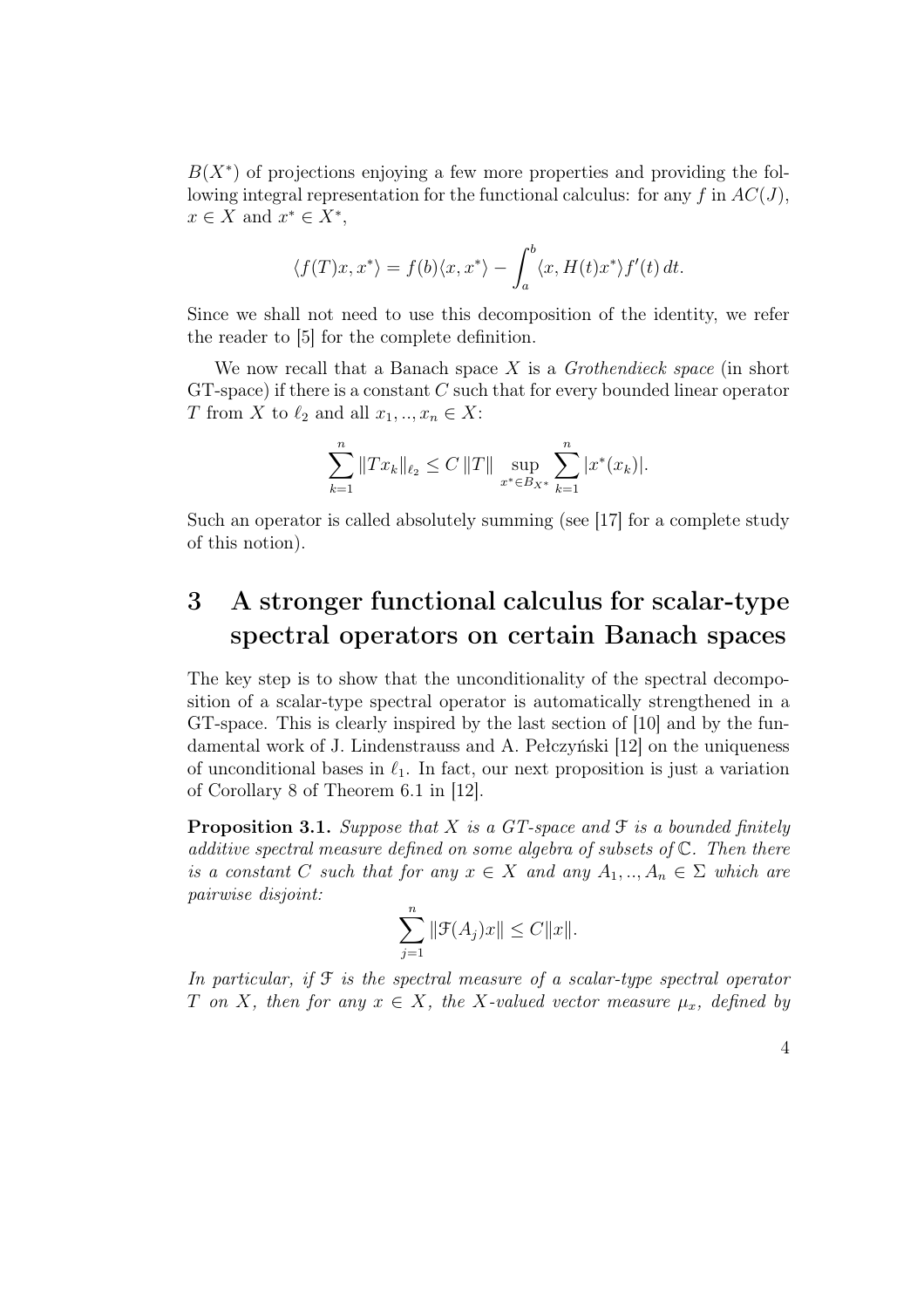$\mu_x(A) = \mathcal{F}(A)x$ , *is a measure of bounded variation, whose total variation is dominated by*  $C||x|$ *.* 

*Proof.* Let  $A_1, ..., A_n \in \Sigma$  be pairwise disjoint. For every  $u \in X$  and  $1 \leq k \leq$ n, we pick  $u_k^* = u_k^*(u) \in B_{X^*}$  such that  $\langle \mathcal{F}(A_k)u, u_k^* \rangle = ||\mathcal{F}(A_k)u||$ . Then, for  $a = (a_k)_{k=1}^n \in \mathbb{C}^n$ , we define  $T_{u,a}: X \to \ell_2^n$  by

$$
\forall y \in X, \qquad T_{u,a}y = \left(a_k \langle \mathcal{F}(A_k)y, u_k^* \rangle\right)_{k=1}^n.
$$

We clearly have

$$
\forall y \in X, \qquad \|T_{u,a}y\|_{\ell_2^n} \le \|a\|_{\ell_2^n} \|\mathcal{F}\| \, \|y\|.
$$

Since X is a GT-space, there exists  $C_1 > 0$  such that for all  $a \in \ell_2^n$ ,  $u \in X$ and  $u_1, ..., u_n \in X$ ,

$$
\sum_{j=1}^{n} \|T_{u,a}u_j\|_{\ell_2^n} \le C_1 \|\mathcal{F}\| \|a\|_{\ell_2^n} \sup_{x^* \in B_{X^*}} \sum_{j=1}^{n} |x^*(u_j)|. \tag{3.1}
$$

We now apply the above inequality for  $u_j = \mathcal{F}(A_j)u$  and  $a_j = ||\mathcal{F}(A_j)u||$ . We have that

$$
T_{u,a}u_j = (a_k \langle \mathcal{F}(A_k)\mathcal{F}(A_j)u, u_k^* \rangle)_{k=1}^n = (\delta_{k,j} ||\mathcal{F}(A_j)u||^2)_{k=1}^n.
$$

Cancelling  $||a||_{\ell_2^n}$  from both sides of (3.1) gives

$$
\forall u \in X, \qquad (\sum_{j=1}^n \|\mathcal{F}(A_j)u\|^2)^{1/2} \le C_1 \|\mathcal{F}\| \sup_{x^* \in B_{X^*}} \sum_{j=1}^n |x^*(u_j)|.
$$

Note now that for any  $x^* \in B_{X^*}$  there exist complex numbers of modulus one,  $\alpha_1, ..., \alpha_n$ , so that  $\sum_{j=1}^n |x^*(u_j)| = |\sum_{j=1}^n \langle \alpha_j \mathcal{F}(A_j)u, x^* \rangle|$ . Then, it follows from the disjointness of the  $A_j$ 's and the functional calculus bounds for T that

$$
\forall u \in X, \qquad \sup_{x^* \in B_{X^*}} \sum_{j=1}^n |x^*(u_j)| \le 4 ||\mathcal{F}|| ||u||
$$

and so

$$
\forall u \in X, \qquad (\sum_{j=1}^{n} \|\mathcal{F}(A_j)u\|^2)^{1/2} \le 4C_1 \|\mathcal{F}\|^2 \|u\|.
$$
 (3.2)

|        | o and | ۰.<br>۰,          |
|--------|-------|-------------------|
| ٠<br>I | ٠     |                   |
|        |       |                   |
|        | . .   | I<br>I<br>I<br>۰, |
|        |       |                   |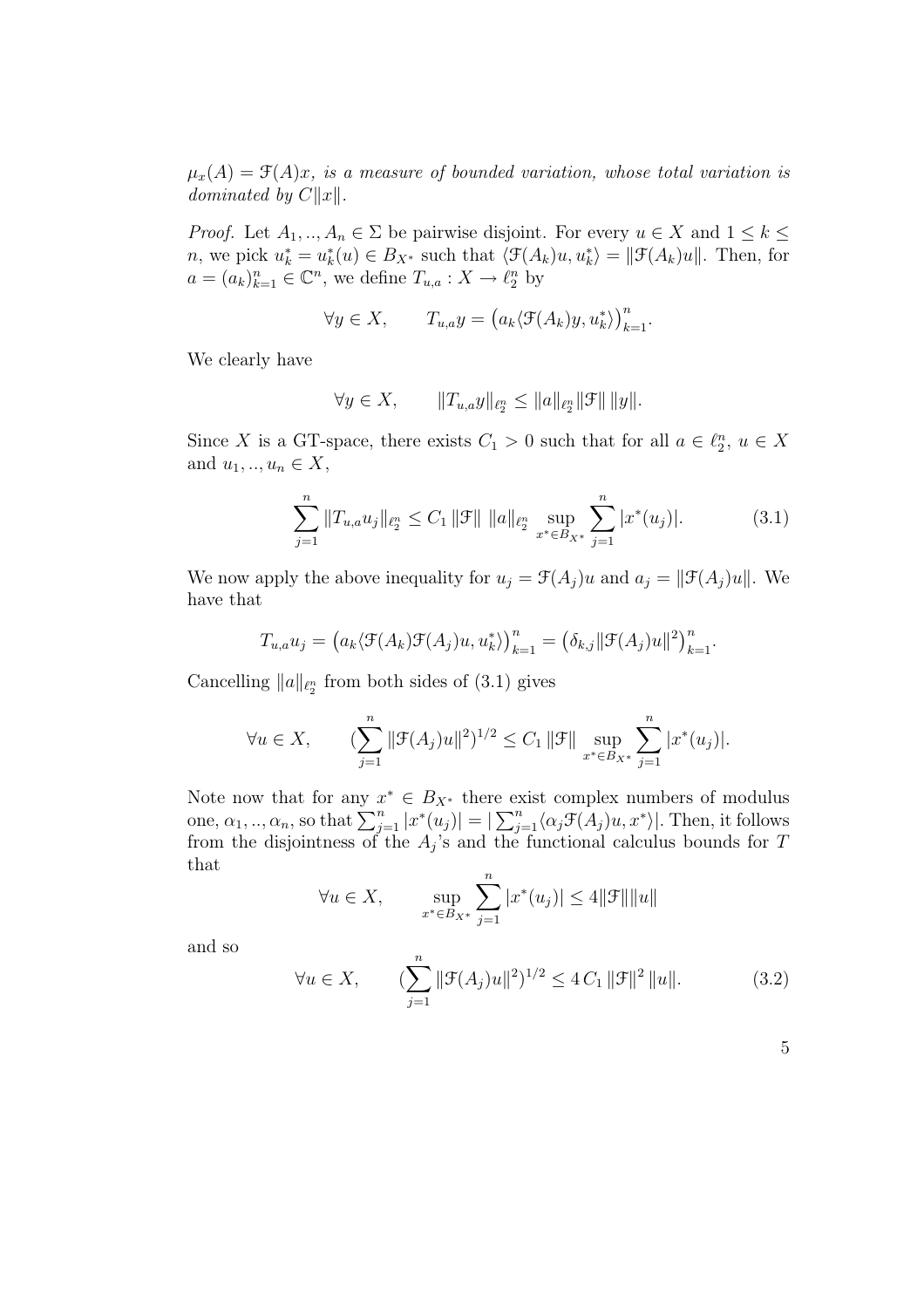Suppose now that  $x \in X$ . Denote by  $T_x$  the operator  $T_{x,a}$  where  $a =$  $(1, \ldots, 1)$ . For  $y \in X$ , inequality  $(3.2)$  implies

$$
||T_xy|| \leq (\sum_{j=1}^n ||\mathcal{F}(A_j)y||^2)^{1/2} \leq 4 C_1 ||\mathcal{F}||^2 ||y||.
$$

Note that if  $x_j = \mathcal{F}(A_j)x$  then  $||T_x x_j||_{\ell_2^n} = ||\mathcal{F}(A_j)x||$ . Using again the fact that  $X$  is a GT-space we get that

$$
\sum_{j=1}^{n} \|\mathcal{F}(A_j)x\| = \sum_{j=1}^{n} \|T_x x_j\|_{\ell_2^n} \le C_1 \|T_x\| \sup_{x^* \in B_{X^*}} \sum_{j=1}^{n} |x^*(x_j)| \le 16 C_1^2 \|\mathcal{F}\|^3 \|x\|.
$$

We will also need the following dual statement.

**Proposition 3.2.** *Suppose*  $X^*$  *is* a GT-space. Let T be a scalar-type spectral *operator on* X *and let* F *be its spectral measure. Then there is a constant* C *such that for any*  $x^* \in X^*$  *and any*  $A_1, ..., A_n \in \Sigma$  *which are pairwise disjoint:* 

$$
\sum_{j=1}^{n} \|\mathcal{F}(A_j)^* x^*\| \le C \|x^*\|.
$$

*In other words, for any*  $x^* \in X^*$ *, the total variation of the*  $X^*$ -valued *finitely additive vector measure*  $\nu_{x^*}$ *, defined by*  $\nu_{x^*}(A) = \mathcal{F}(A)^*x^*$ *, is dominated by*  $C||x^*||.$ 

*Proof.* We just apply Proposition 3.1 to  $\mathcal{F}^*$ .

We now need to introduce more notation. For  $T \in B(X)$ , we denote by  $\{T\}'$  the commutant of T (namely, the closed subalgebra of  $B(X)$  consisting of all operators commuting with T). Let  $S_T$  denote the algebra of all  $\{T\}'$ valued Borel simple functions defined on  $\sigma(T)$ , and let  $B_{\infty}(\sigma(T), \{T\}')$  be the uniform closure of  $S_T$ . We can now state the main result of this section.

**Theorem 3.1.** Suppose that X or  $X^*$  is a GT-space (for instance X is an  $L^1$ -space, or X is a  $C(K)$ -space). Let T be a scalar-type spectral opera*tor on X and let* **f** *be its spectral* measure. For any finite families  $(A_i)_{i=1}^n$ *of pairwise disjoint Borel subsets of*  $\sigma(T)$  *and*  $(S_i)_{i=1}^n$  *in*  $\{T\}'$ *, we define*  $\Phi(\sum_{i=1}^n S_i \mathbb{1}_{A_i}) = \sum_{i=1}^n S_i \mathfrak{F}(A_i)$ . Then  $\Phi$  can be extended into a bounded *algebra homomorphism from*  $B_{\infty}(\sigma(T), \{T\}')$  *into*  $B(X)$ *.* 

6

 $\Box$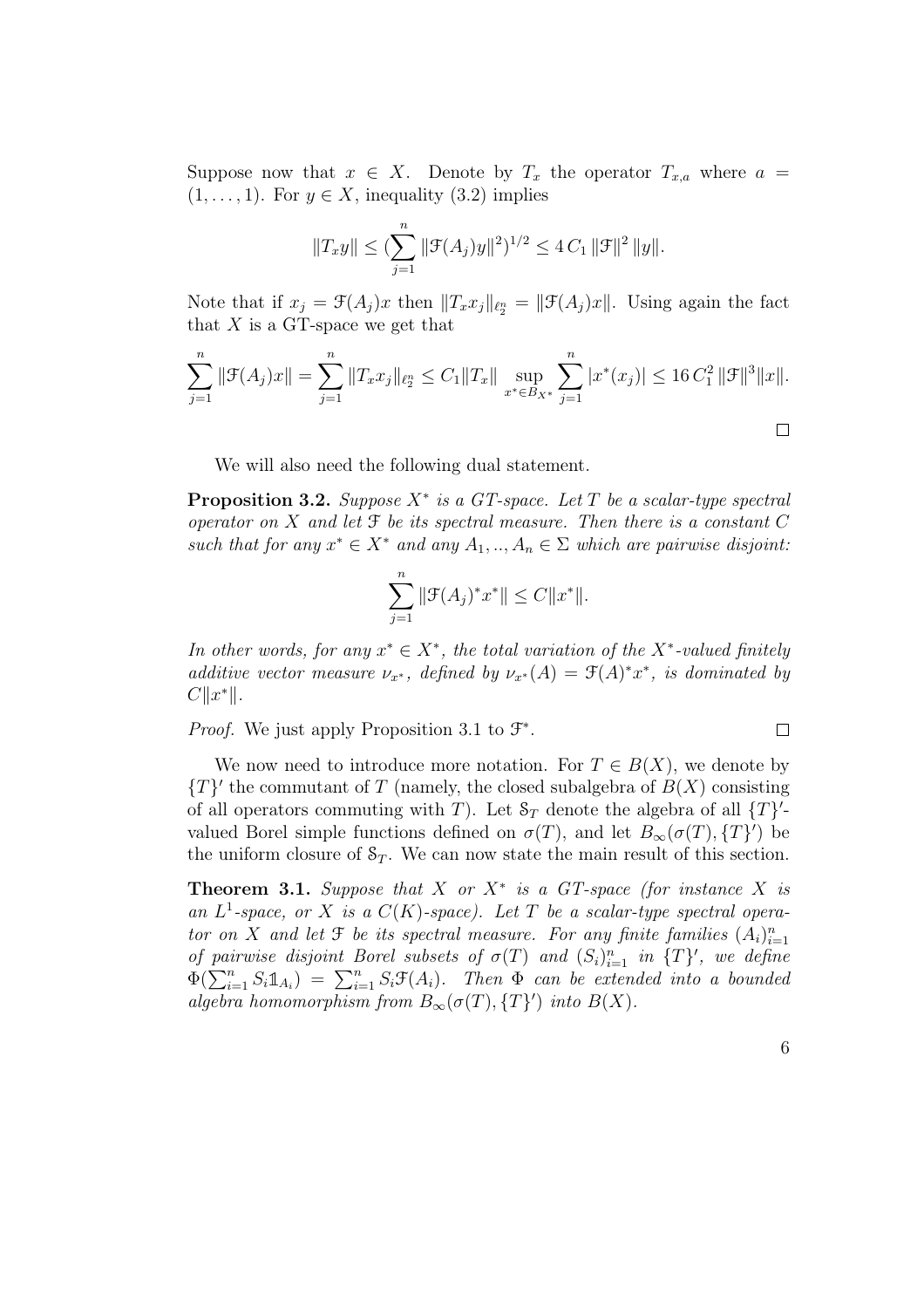*Proof.* Since T is a spectral operator, each operator that commutes with T also commutes with its spectral measure (see [6] or Theorem 6.6 in [5]). It is therefore simple to check that  $\Phi$  is an algebra homomorphism on  $S_T$ . The conclusion will therefore follow immediately once we can show that  $\Phi$  is bounded on  $S_T$ . Suppose then that  $f = \sum_{i=1}^n S_i \mathbb{1}_{A_i} \in \mathcal{S}$ .

If X is a GT-space then it follows from Proposition 3.1 that for all  $x \in X$ ,

$$
\|\Phi(f)x\| \le \sum_{i=1}^n \|S_i \mathcal{F}(A_i)x\| \le C \sup_{1 \le i \le n} \|S_i\| \|x\| = C \|f\|_{\infty} \|x\|.
$$

If  $X^*$  is a GT-space, we apply Proposition 3.2 and the fact that  $S_i$  and  $\mathcal{F}(A_i)$ commute to obtain that

$$
\forall x \in X \ \ \forall x^* \in X^* \ \ |\langle \Phi(f)x, x^* \rangle| \le C \|f\|_{\infty} \|x\| \ \|x^*\|.
$$

In each case, our estimate clearly yields the conclusion.

# 4 Application to the well-boundedness of sums of operators

Our result is the following

**Theorem 4.1.** Suppose that X or  $X^*$  is a GT-space. Let T be a real scalar*type operator on* X *and let* S *be a well-bounded operator on* X *which commutes* with  $T$ *. Then*  $S + T$  *is a well-bounded operator on*  $X$ *.* 

*Proof.* Let  $\Phi$  be the functional calculus map from  $B_{\infty}(\sigma(T), \{T\})$  into  $B(X)$ , associated with T in Theorem 3.1. Note first that if  $f(\lambda) = g(\lambda)Id_X$ , where  $Id_X$  is the identity operator on X and g is bounded, Borel measurable and scalar valued, then  $\Phi(f) = q(T)$ . On the other hand, if  $U \in \{T\}'$  and  $f(\lambda) = U$  for all  $\lambda \in \sigma(T)$ , then  $\Phi(f) = U$ .

For p a complex polynomial, define the map  $f_p : \sigma(T) \to \{T\}'$  by  $f_p(\lambda) =$  $p(S + \lambda)$ . Combining the above remarks, with the fact that  $\Phi$  is an algebra homomorphism, we get that  $\Phi(f_p) = p(S + T)$ . It follows that there is a constant  $C_1$  such that for every polynomial  $p$ :

$$
||p(S+T)|| \le C_1 \sup_{\lambda \in \sigma(T)} ||f_p(\lambda)||_{B(X)}.
$$
\n(4.1)

7

 $\Box$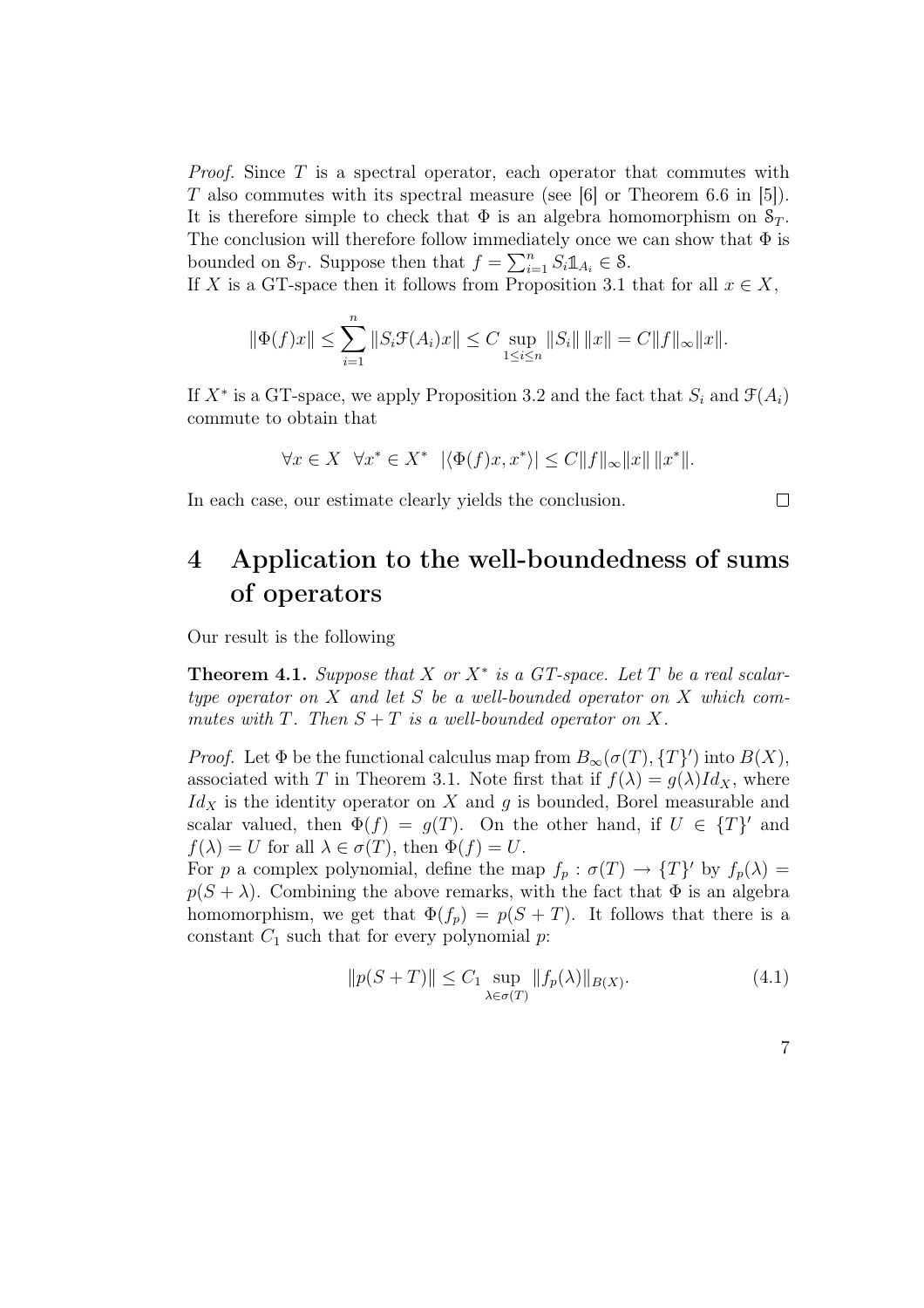Since S is well-bounded, there exist a compact interval  $J$  and a constant  $C_2$ such that for any complex polynomial p,  $||p(S)|| \leq C_2 ||p||_{AC(J)}$ . Let K be a compact interval containing  $\sigma(T) + J$ . It is a standard fact [5, Lemma 18.7] that for all  $\lambda \in \sigma(T)$  and all complex polynomials p,

$$
||f_p(\lambda)||_{B(X)} = ||p(S+\lambda)|| \le C_2 ||p||_{AC(K)}.
$$

Combining this with  $(4.1)$  shows that there is a constant C such that for every polynomial p,  $||p(S + T)|| \le C ||p||_{AC(K)}$ , and therefore that  $S + T$  is a well-bounded operator. well-bounded operator.

Remark 4.1. Under the same assumptions, one can show with a similar proof that  $q(S,T)$  is well-bounded for every real polynomial q.

**Remark 4.2.** We conclude this note by showing that if  $T$  is a scalar-type spectral operator on a Hilbert space  $H$ , then it also admits a functional calculus defined on  $B_{\infty}(\sigma(T), \{T\}')$ . This gives an alternative quick proof of Gillespie's result ( [7]).

So, let  $(A_i)_{i=1}^n$  be pairwise disjoint Borel subsets of  $\sigma(T)$ ,  $(S_i)_{i=1}^n$  in  $\{T\}'$ . For  $f = \sum_{i=1}^{n} S_i \mathbb{1}_{A_i}$ , set  $\Phi(f) = \sum_{i=1}^{n} S_i \mathcal{F}(A_i)$ . Writing

$$
\forall t \in [0,1] \ \forall x \in H \ \Phi(f)x = \left(\sum_{i=1}^n r_i(t)\mathcal{F}(A_i)\right)\left(\sum_{i=1}^n r_i(t)\mathcal{F}(A_i)S_i x\right),
$$

noting that  $\|\sum_{i=1}^n r_i(t)\mathcal{F}(A_i)\| \leq 2\|\mathcal{F}\|$  and using the parallelogram law, we obtain that for any  $x \in H$ :

$$
\|\Phi(f)x\| \le 2\|\mathcal{F}\| (\int_0^1 \|\sum_{i=1}^n r_i(t)\mathcal{F}(A_i)S_i x\|^2 dt)^{1/2} = 2\|\mathcal{F}\| (\sum_{i=1}^n \|\mathcal{F}(A_i)S_i x\|^2)^{1/2}.
$$

But

$$
\sum_{i=1}^{n} \|\mathcal{F}(A_i)S_i x\|^2 \le \|f\|_{\infty}^2 (\sum_{i=1}^{n} \|\mathcal{F}(A_i) x\|^2) = \|f\|_{\infty}^2 (\int_0^1 \|\sum_{i=1}^{n} r_i(t)\mathcal{F}(A_i) x\|^2 dt).
$$

Thus

$$
\|\Phi(f)x\|\leq 4\|\mathcal{F}\|^2\|f\|_\infty\|x\|.
$$

This finishes our proof.

Acknowledgements. We wish to thank the referee for his helpful comments.

8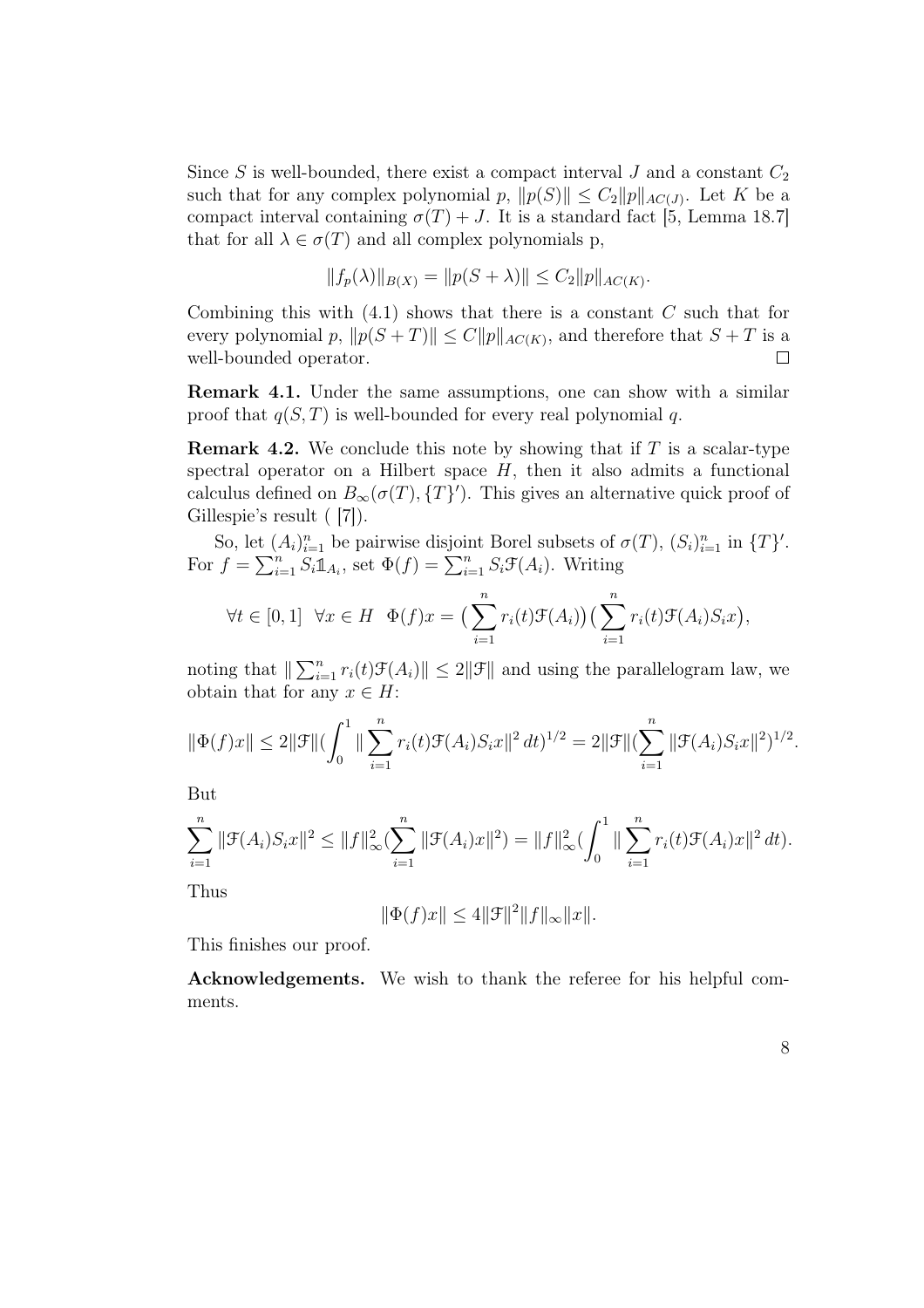#### References

- [1] M. Cowling, I. Doust, A. McIntosh and A. Yagi, Banach space operators with a bounded  $H^{\infty}$  functional calculus, *Journal of Aust. Math. Society*, Ser. A 60 1996, 51-89.
- [2] J. Diestel and J.J. Uhl, Vector measures, Math. Surveys, 15, Amer. Math. Soc., 1977.
- [3] I. Doust and T.A. Gillespie, Well-boundedness of sums and products of operators, *J. London Math. Soc.*, (2)68 2003, 183-192.
- [4] I. Doust and G. Lancien, The spectral type of sums of operators on non-hilbertian Banach lattices, preprint.
- [5] H.R. Dowson, Spectral theory of linear operators, London Mathematical Society Monographs 12, Academic Press, London, 1978.
- [6] N. Dunford, A survey of the theory of spectral operators, *Proc. Amer. Math. Soc.*, 64 1958, 217-274.
- [7] T.A. Gillespie, Commuting well-bounded operators on Hilbert spaces, *Proc. Edimburgh Math. Soc.*, (2)20 1976, 167-172.
- [8] T.A. Gillespie, Boundedness criteria for Boolean algebras of projections, *J. Funct. Anal.*, 148 1997, 70-85.
- [9] N.J. Kalton and G. Lancien, A solution to the problem of  $L^p$ -maximal regularity, *Math. Zeit.*, 235 2000, 559-568.
- [10] N.J. Kalton and L. Weis, The  $H^{\infty}$ -calculus and sums of operators, *Math. Ann.*, 321 2001, 319-345.
- [11] F. Lancien, G. Lancien and C. Le Merdy, A joint functional calculus for sectorial operators with commuting resolvents, *Proc. London Math. Soc.*, 77 1998, 387-414.
- [12] J. Lindenstrauss and A. Pełczyński, Absolutely summing operators in L<sup>p</sup>-spaces and their applications, *Studia Math.*, 29 1968, 275-326.
- [13] J. Lindenstrauss and L. Tzafriri, Classical Banch spaces I, Springer Berlin 1977.